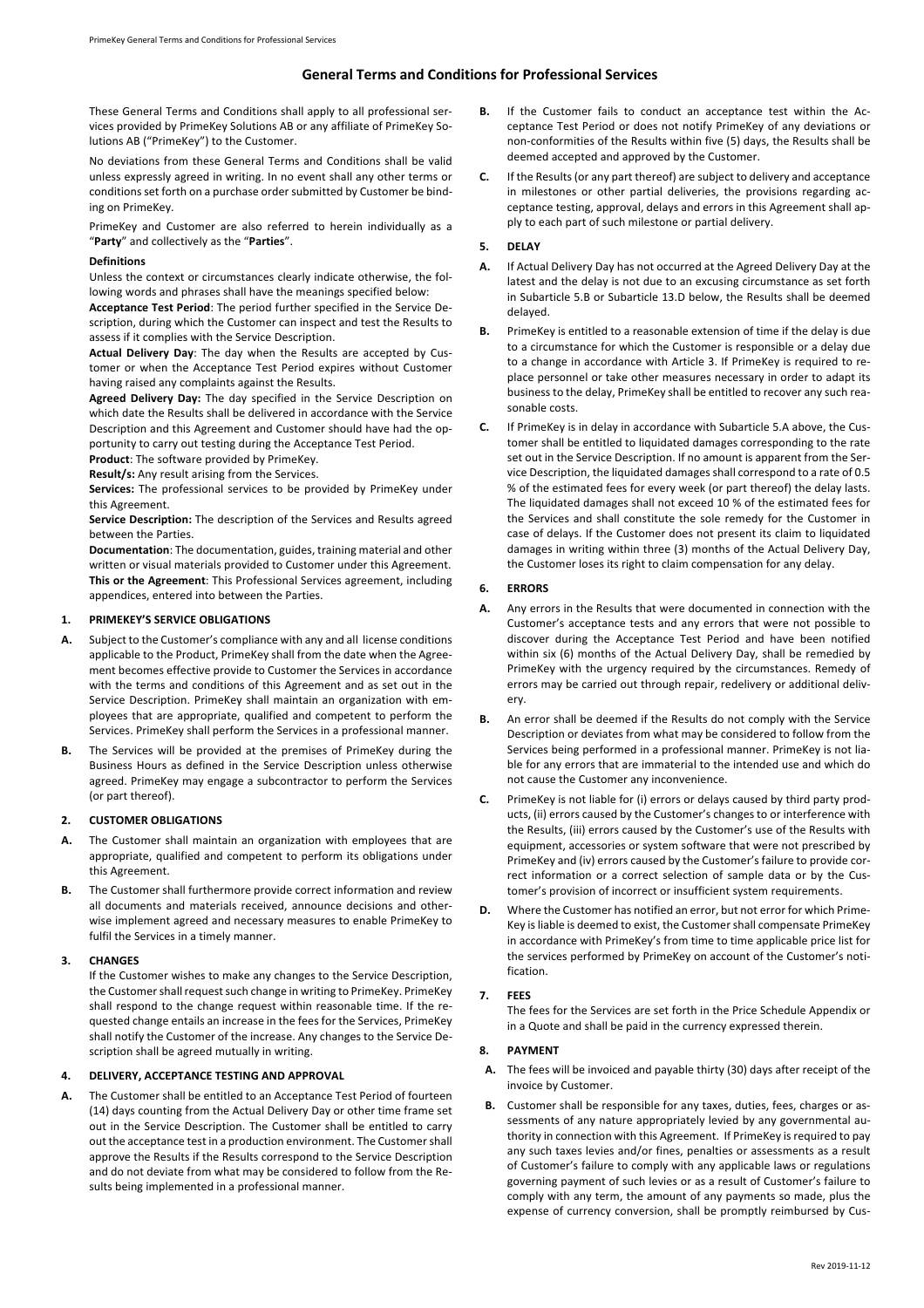tomer upon submission of PrimeKey´s invoice thereof. If Customer is required to pay any withholding tax, of any payments due to PrimeKey hereunder, Customer agrees to gross up payments actually made such that PrimeKey shall receive sums due hereunder in full and free of any deduction for any such withholding tax.

**C.** If Customer fails to pay any invoice when due, or the creditworthiness of Customer is questioned by PrimeKey, then PrimeKey reserves the right after a written notice to the Customer to suspend further Services until Customer paid its due invoices and re-establishes its creditworthiness to PrimeKey's satisfaction.

#### **9. OWNERSHIP AND LICENSE**

Customer is hereby granted a non-exclusive perpetual right to use any intellectual property rights to the Results created under this Agreement internally for its own organization for the sole purposes of using the Product during the term of the agreement governing the use of the Product. Customer may not amend, modify, incorporate such intellectual property rights into any other work or distribute or make available such intellectual property rights to any third party without the prior written consent from PrimeKey in each individual case.

#### **10. INFRINGEMENT**

- **A**. PrimeKey undertake to defend, at its own expense, the Customer against any claim, suit or proceeding brought against any of them based on the allegation that the use of the Results within Europe or United States furnished by PrimeKey under the Agreement constitutes an infringement of any intellectual property rights or applications thereof or an unauthorized use of know-how, trade secrets or other proprietary rights. Prime-Key shall furthermore indemnify the Customer against any costs or damages that the Customer may become liable to pay as a result of a judgment or settlement. The obligation of PrimeKey only applies if the Customer has notified PrimeKey without undue delay in writing of such claim, suit or proceeding and PrimeKey given authority, information, and assistance to settle the claim or control the defense of any suit or proceeding.
- **B**. In the event that the Results or any part thereof is in such suit held to constitute an infringement and/or its further use is enjoined within Europe or United States, PrimeKey shall promptly, at its own expense and at its option, and to the extent it is commercial reasonable either: (a) replace the infringing Result with non-infringing Results and documentation of equivalent function and performance; or (b) modify the Results so that they become non-infringing without detracting from function or performance. If it is not commercial reasonable for PrimeKey to fulfil its obligations pursuant to the above within a reasonable time, the Customer shall be entitled to a reduction of the price corresponding to the reduced value of the Results resulting from the infringement but not for longer period than five years from its Actual Delivery Day.
- **C**. PrimeKey´s liability for infringements of the Results does not cover any third party software or infringements caused by Customer. PrimeKey's entire liability for infringements is limited to what is set forth in this section 10.

### **11. CONFIDENTIAL INFORMATION**

- **A**. During a period of three years from the Actual Delivery Day, neither Party may, without the approval of the other Party, use or otherwise divulge to a third party information which the Party have provided to the other Party concerning the internal affairs of the other Party which may be regarded as a business or professional secret or information which, according to law, is covered by a duty of confidentiality . Unless otherwise follows from law, PrimeKey´s pricing information or other information that a Party specifies as confidential shall always be regarded as a business or professional secret. The duty of confidentiality does not extend to information which a Party can show has become known to the Party otherwise than in connection with the execution or performance of the Agreement, or which has become publicly available without the breach of any confidentiality undertaking . Nor shall the duty of confidentiality apply where a Party is obligated to disclose such information by law, court or government order or binding stock exchange regulations. Where a Party is required to disclose information in such way, it shall notify the other Party to this effect prior to disclosure.
- **B**. A Party shall, through confidentiality undertakings with personnel or other appropriate measures, ensure compliance with the above duty of confidentiality. A Party shall also ensure that retained subcontractors and their employees sign corresponding confidentiality undertaking.

### **12. PROCESSING OF PERSONAL DATA**

PrimeKey will process personal data of the Customer to the extent it is necessary to provide the Services to the Customer in accordance with

this Agreement. PrimeKey's processing of personal data will be made in accordance with PrimeKey's privacy policy, which is available at Prime-Key's website under: https://www.primekey.com/privacy-policy/.

# **13. LIMITATION OF LIABILITY AND EXCLUSION OF DAMAGES**

- **A**. Notwithstanding anything herein to the contrary, PrimeKey shall not be liable to Customer, or to any third party claiming through Customer, for the failure of performance of any obligation of PrimeKey except as specifically set forth herein, or otherwise agreed to in writing.
- **B**. PRIMEKEY´S AGGREGATE LIABILITY ARISING OUT OF THE PERFORMANCE OF SERVICES, REGARDLESS OF THE FORM OF ACTION GIVING RISE TO SUCH LIABILITY (WHETHER IN CONTRACT, TORT OR OTHERWISE, IN-CLUDING NEGLIGENCE), SHALL NOT EXCEED THE AGGREGATE FEES FOR THE SERVICES, PAID BY CUSTOMER TO PRIMEKEY.
- **C.** IN NO EVENT SHALL PRIMEKEY BE LIABLE FOR SPECIAL, INCIDENTAL, CONSEQUENTIAL, PUNITIVE OR TORT DAMAGES, INCLUDING, WITHOUT LIMITATION, ANY DAMAGES RESULTING FROM LOSS OF USE, LOSS OF DATA, LOSS OF PROFITS, LOSS OF ANTICIPATED PROFITS, OR LOSS OF BUSINESS ARISING OUT OF OR IN CONNECTION WITH THIS AGREEMENT, PRIMEKEY'S PERFORMANCE OF SERVICES OR OF ANY OTHER OBLIGA-TIONS RELATING TO THIS AGREEMENT.
- **D.** Any failures to perform any obligation under this Agreement except payment of monies due, shall be excused if such failure is caused by acts of God, acts of public authorities, wars or war measures, fires, casualties, labor difficulties or strikes, shortages of material or fuel, failure or delays of suppliers or carriers, shortages of transportation, problem with any network (including telecommunications) other than that under Prime-Key´s control, denial of service attack, or any causes beyond the failing party's control. PrimeKey shall not be liable for any claims of third parties relating to the Services.
- **E.** The limitations of liability contained herein are a fundamental part of the bargain, and Customer acknowledges that PrimeKey would not provide the Services absent these limitations.

#### **14. PREMATURE TERMINATION**

In case of substantial breach of this Agreement by either Party not remedied within sixty (60) days from the other Party's notice thereof, or in case either Party should become bankrupt or insolvent, the other Party shall have the right to terminate this Agreement with immediate effect.

#### **15. GENERAL PROVISIONS**

For purposes of the Agreement, the term "written" means anything reduced to a tangible form by a party, including a printed or hand written document, e-mail or other electronic format**.** 

- **A.** All notices to be given in connection with this Agreement shall be effective upon receipt, shall be made in writing and shall be sufficiently given if personally delivered or if sent by facsimile transmission, e-mail, courier or other express mail service, postage prepaid, addressed to the Party entitled or required to receive such notice at the address for such Party set forth below. Either Party may by such notice to the other change such address.
- **B.** The Agreement shall be binding upon, and inure to the benefit of, Prime-Key and Customer and their respective legal representatives, successors and permitted assigns. The parties shall not assign, sublicense or otherwise transfer any of its duties, hereunder, in whole or in part, without the prior written consent of the other Party.
- **C.** In the event that any provisions contained in this Agreement or any part thereof shall for any reason be held invalid, illegal or unenforceable in any respect by a court of competent jurisdiction, to such extent such provision shall be deemed null and void and severed from this Agreement, the remainder of this Agreement shall remain in full force and effect, and the invalid provision shall be replaced with a valid provision which most closely approximates the intent and economic effect of the invalid provision.
- The headings appearing at the beginning of the several sections contained in this Agreement have been inserted for identification and reference purposes only and shall not be used in the construction and interpretation of this Agreement.
- **E.** Parties will each appoint and advise the other in writing of the name and address of a Coordinator. The only official channel for communications between the Parties shall be through their respective Coordinators, except as may be otherwise authorized in writing by the Parties. Each Party shall promptly advise the other in writing of the name and address of the successor any Coordinators which may be appointed hereunder.